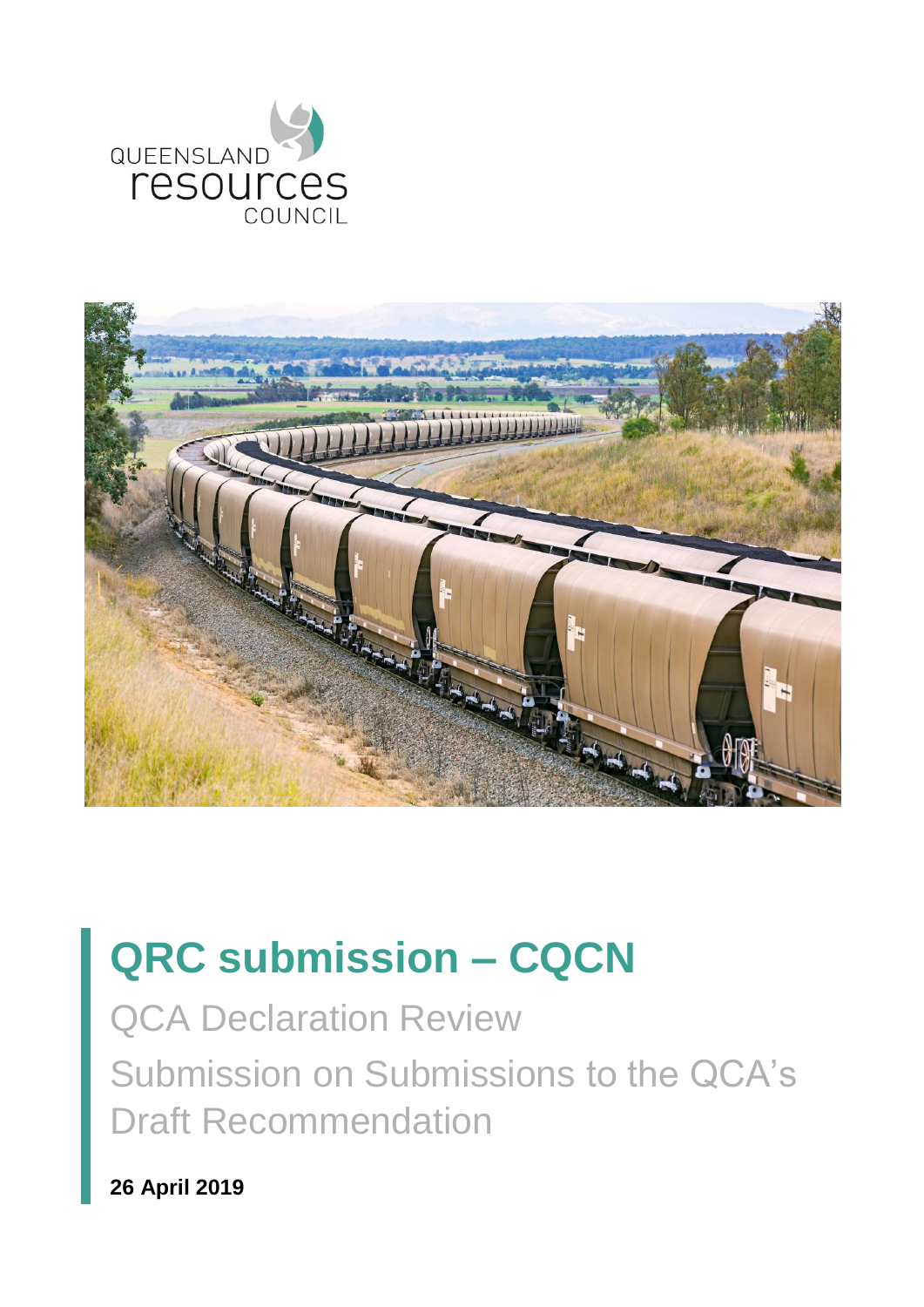

*Resourcing Queensland's future*

26 April 2019

Mr Charles Millsteed Chief Executive Officer Queensland Competition Authority Level 27, 145 Ann Street Brisbane QLD 4001 (submitted via QCA online submission form)

Dear Mr Millsteed

The Queensland Resources Council (**QRC**) provides this submission on behalf of our Rail Working Group members to the Queensland Competition Authority (**QCA**) in relation to the Aurizon Network declaration review.

The QRC confirms this submission may be made public.

As our submission makes clear, the QRC agrees with the reasoning of the QCA's draft recommendation and submits that use of the Central Queensland Coal Network satisfies the access criteria set out in the *Queensland Competition Authority Act 1997* (Qld)*.* On that basis, the QCA should recommend that the currently declared service be redeclared for at least a further 20 years.

The QRC wishes to thank the QCA for its thorough and comprehensive declaration review process and for the opportunity to provide this submission. If you have any questions about this submission, please contact Andrew Barger at QRC on 3316 2502 or [andrewb@qrc.org.au.](mailto:andrewb@qrc.org.au)

Yours sincerely

acfarlane **Chief Executive**

ABN 59 050 486 952 Level 13 133 Mary St Brisbane Queensland 4000 **T 07 3295 9560 F** 07 3295 9570 **E** [info@qrc.org.au](mailto:info@qrc.org.au) **www.qrc.org.au**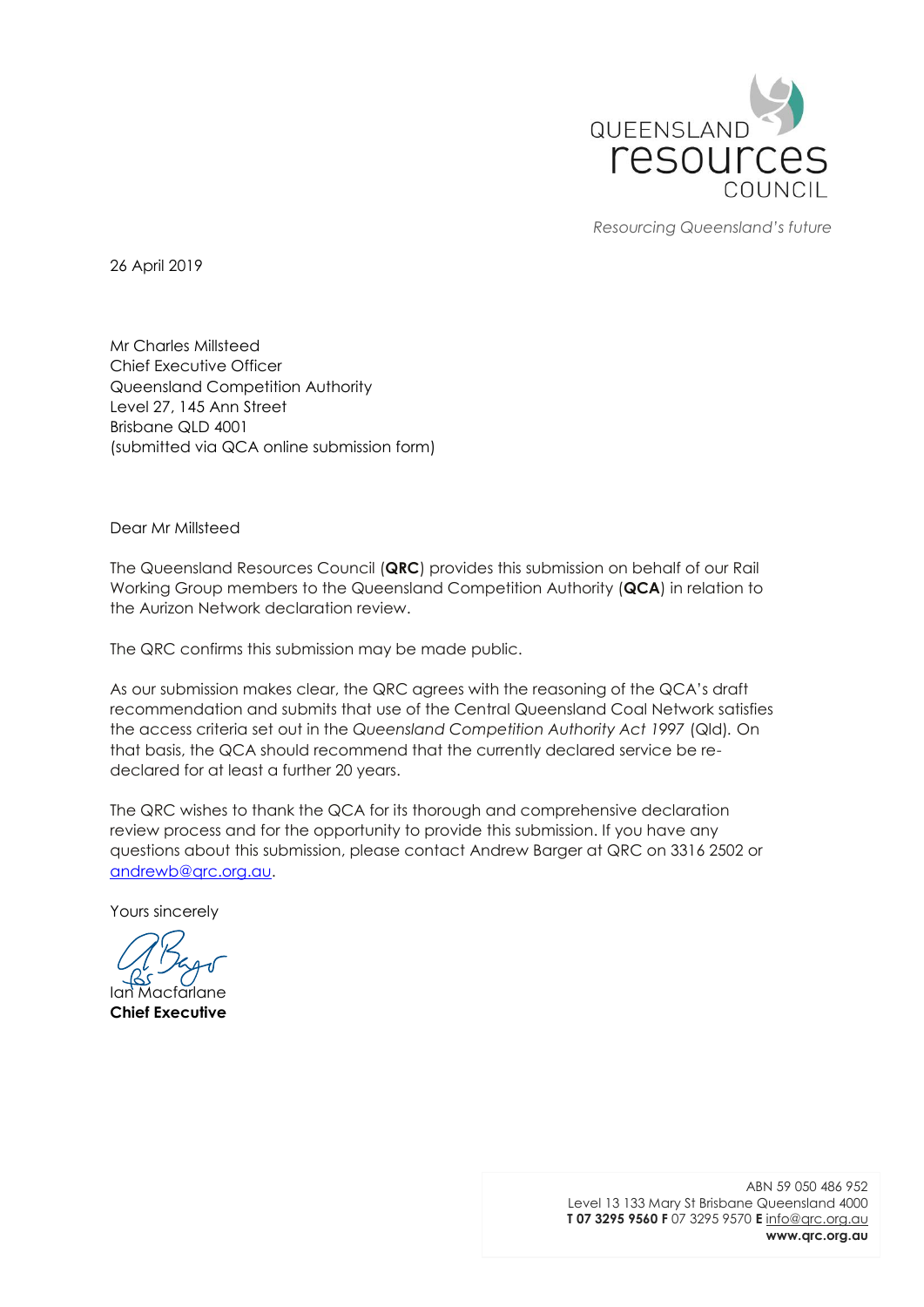#### 1 Overview

The Queensland Resources Council (**QRC**) welcomes the opportunity to comment on submissions made in response to the draft recommendation of the Queensland Competition Authority (**QCA**) in relation to the Aurizon Network (**AN**) declaration review (**Draft Recommendation**).

As emphasised in the QRC's last submission (**Third QRC Submission**),<sup>1</sup> the QRC agrees with the QCA's Draft Recommendation that the use of the Central Queensland Coal Network (**CQCN**) (i.e. the use of a coal system for providing transportation by rail (**Service**)) should be declared. In particular, the QRC supports the QCA's approach to applying the access criteria. The further stakeholder submissions do not provide any persuasive material to suggest that the QCA should alter its approach.

In particular, the QRC makes the following comments in response to the further submission made by AN (**Third AN Submission**): 2

- section 87A of the *Queensland Competition Authority Act 1997* (Qld) (**QCA Act**) has a clear and unambiguous meaning – see section [3](#page-3-0) below;
- the QCA has undertaken the correct approach to assessing the access criteria throughout the declaration review process; accordingly, narrowing the declared service in the manner proposed by AN would be inappropriate – see section [4](#page-3-1) below;
- criticisms of the current regulatory environment (e.g. the UT process) do not alter the conclusion that the Service should be declared – see section [5](#page-4-0) below; and
- the new issues raised by AN fail to demonstrate that a declaration period of 15 (or 20) years would be inappropriate – see section [6](#page-5-0) below.

The QRC appreciates the constructive approach taken in the Third AN Submission – AN has accepted the QCA's approach to criteria (a) to (c) and have instead focused on the nature of the relevant 'service' and 'reasonable terms' in the context of criterion (d).<sup>3</sup>

Nonetheless, the Third AN Submission does not present any persuasive material to suggest that the QCA should alter the Draft Recommendation. This is not surprising given the overwhelming evidence presented throughout the declaration review process demonstrating that the access criteria are satisfied.

As a result, the QRC considers that the QCA's final recommendation should be to declare the CQCN for a period of at least 20 years.

## 2 Background

The CQCN is a very important facility and the re-declaration of the Service has significant implications for the Queensland economy. As a result, the QRC welcomes the opportunity to make this submission.

l

<sup>1</sup> QRC, 'QRC Submission – CQCN: QCA Declaration Review Submission on Draft Decision' (11 March 2019).

<sup>2</sup> AN, 'Submission to the Draft Recommendation for Declaration of the CQCN' (11 March 2019).

<sup>&</sup>lt;sup>3</sup> Third AN Submission, 3.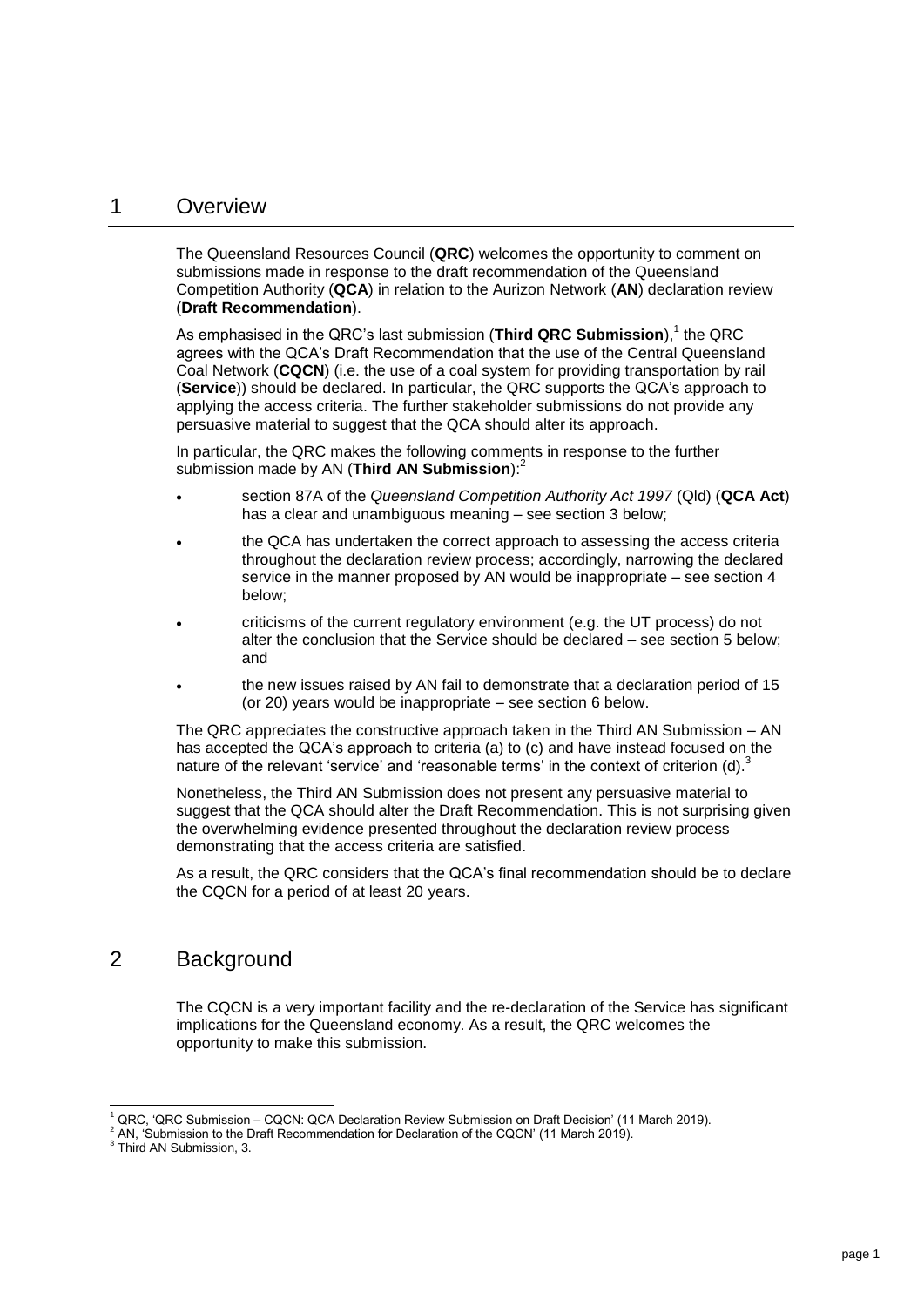The QRC is the peak representative organisation of the Queensland minerals and energy sector. The QRC's membership encompasses minerals and energy exploration, production and processing companies and associated service companies. The QRC works on behalf of members to ensure that Queensland's resources are developed profitably and competitively, and in a socially and environmentally sustainable way.

All operating Queensland coal producers are members of the QRC. A number of coal mining companies in the development and operating phase are also members of the QRC. While the impacts of declaration differ between coal mining operations in terms of extent and severity, all coal mining companies serviced by the CQCN would be seriously affected if the Service were to not be re-declared. In that sense, there are common themes across members and those themes are reflected in the QRC's submissions.

## <span id="page-3-0"></span>3 Application of the statutory test

The Third AN Submission states that section 87A of the QCA Act requires the QCA to:

*'undertake a complete assessment of all relevant markets, the availability of substitutes for rail transport services within those markets and a positive affirmation of the access criteria for each of those services'.* 4

This is not what is legally required. In particular, while section 76(5) of the QCA Act includes certain mandatory considerations, it does not require the wide-ranging 'complete assessment' proposed by AN. The QRC's previous submissions and counsel opinions have assessed in detail the statutory obligation that the QCA must discharge.<sup>5</sup>

The QRC considers that the approach adopted in the Draft Recommendation discharges that obligation.

Furthermore, as a sophisticated economic regulator, the QCA would be well aware of what it is required to 'demonstrate' in discharging its obligations (as it has shown in the approach adopted in the Draft Recommendation).

## <span id="page-3-1"></span>4 CQCN Service

As previously submitted, the QCA is not required to separately consider and determine whether each 'part' of the Service satisfies the access criteria before it can recommend that the Service be declared.<sup>6</sup> Given that the access criteria are satisfied in relation to the entire Service, and as the statutory obligation on the QCA under a declaration review is to assess the criteria against the existing declared service, the QRC submits that no further enquiry is required of the QCA.

The QRC notes that the Third AN Submission queries *'how the use of a coal system for the operation of non-coal services would promote a material increase in competition in*  the rail haulage market<sup>7</sup> (i.e. again suggesting that the QCA assess the access criteria against the separate 'services' proposed by AN). This argument is incomplete – even if this 'service' is itself a service (which the QRC rejects), it does not necessarily follow that the broader Service would no longer satisfy the access criteria (and AN has not provided

l 4 Third AN Submission, 3, 6.

<sup>&</sup>lt;sup>5</sup> See for example QRC, 'QRC Submission – CQCN: QCA Declaration Review Submissions on Submissions' (16 July 2018) (**Second QRC Submission**) , Second Counsel Opinion, 5 [13], 14 [38].

<sup>&</sup>lt;sup>6</sup> Second QRC Submission, 7; Second QRC Submission, Second Counsel Opinion, 5 [13]-[14]; Draft Recommendation, 9-10.<br><sup>7</sup> Third AN Submission, 6.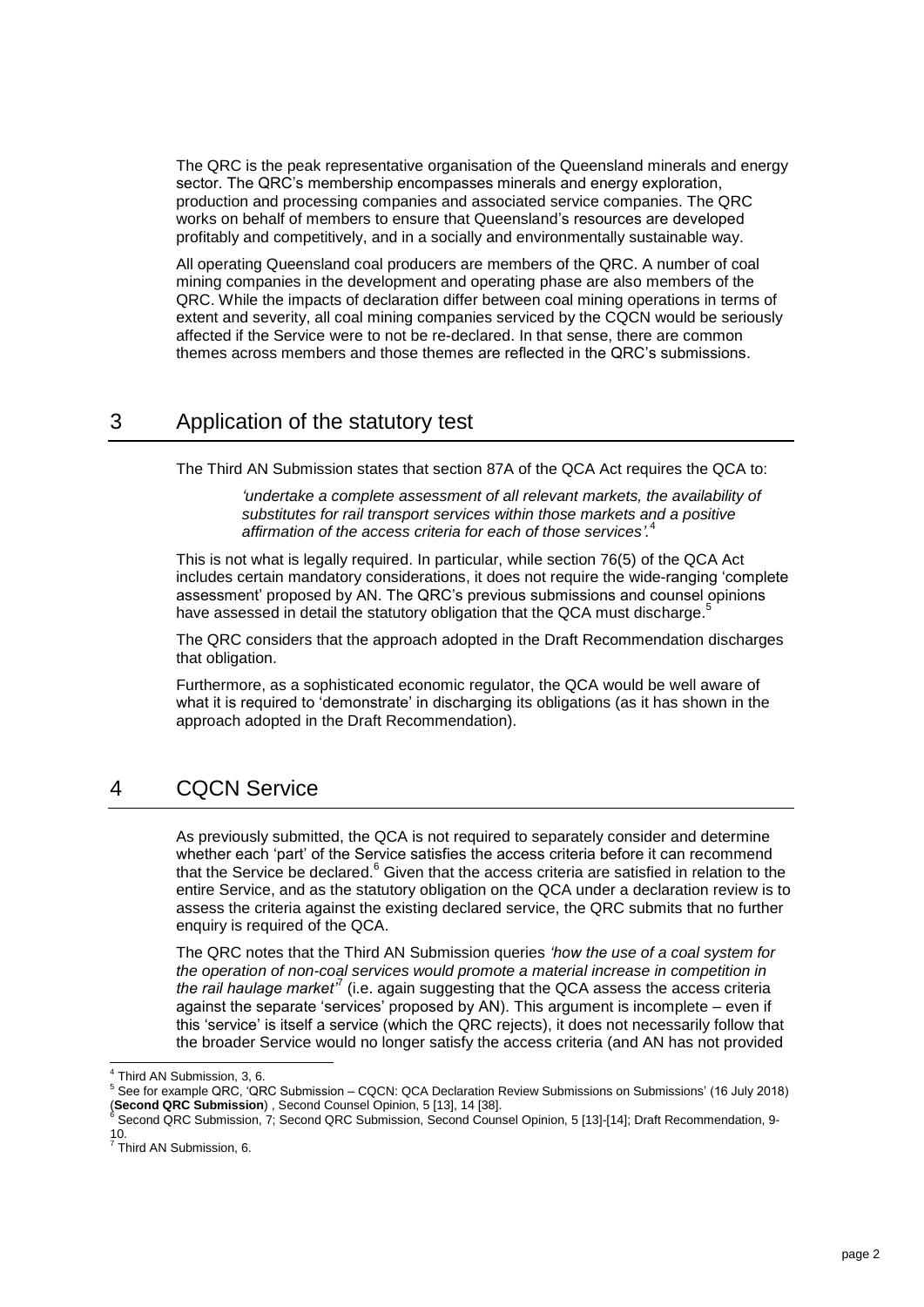sufficient evidence to demonstrate this). Moreover, AN has also not sufficiently demonstrated that any of AN's proposed 'services' are services (even under AN's own interpretation of the concept of a service).

Furthermore, the Third AN Submission seeks to exclude geographic extensions from the declared service.<sup>8</sup> The QRC strongly rejects such an approach. The types of extensions discussed by AN are specifically included in the definition of 'coal system',<sup>9</sup> reflecting a clear legislative intention that extensions should be captured by the operation of the regulatory regime. Moreover, while AN's arguments in this regard are not particularly convincing, the QRC notes that if an extension is developed that does not satisfy the access criteria, AN could seek a revocation of the declaration over that extension.

Accordingly, the QRC supports the QCA's finding in the Draft Recommendation that the relevant Service is the service that is defined in section  $250(1)(a)$  of the QCA Act.<sup>11</sup>

## <span id="page-4-0"></span>5 Reasonable terms of access

Criterion (d) requires that the QCA be satisfied that:

*'access (or increased access) to the service, on reasonable terms and conditions, as a result of a declaration of the service would promote the public interest'.* 12

The Third AN Submission places undue focus on the UT process and AN's views about the QCA's performance. In particular, AN indicates that UT5 does not represent 'access on reasonable terms.<sup>13</sup> The QRC strongly rejects this submission.

Firstly, the QRC submits that, on any reasonable interpretation, the benefits of declaration clearly outweigh the costs (including the costs of regulation). Various submissions have been made by stakeholders on this point throughout the review process<sup>14</sup> and the QRC submits that the evidence on this point is clear – the costs (which in any event are borne by industry) are outweighed by the significant benefits of declaration and therefore the Service should be declared.

Secondly, AN's argument seems to rely on the view that the QCA, as the statutory decision-maker under the QCA Act, would approve terms and conditions that are not reasonable. The QRC submits that this is not only wrong as a matter of fact, but that AN's attempt to call this into question in this review process is not appropriate – to the extent that the QCA sought to impose unreasonable terms and conditions, the appropriate response would be to challenge those terms rather than challenging the QCA's right to impose them (i.e. challenging an undertaking rather than seeking to call into question the declaration itself).

Finally, the Third AN Submission appears to conflate the declaration assessment with an assessment of the performance of the regulatory regime.<sup>15</sup> The former is a statutory decision-making process within clearly prescribed parameters, whereas the latter would involve a comprehensive review of the effectiveness of those parameters and the need for any administrative or legislative changes to improve the operation of the regulatory

 8 Third AN Submission, 12-13.

 $9$  QCA Act, s 250(4).

<sup>10</sup> QCA Act, Part 5 Division 2 Subdivision 5.

<sup>&</sup>lt;sup>11</sup> Draft Recommendation, 8.

 $12$  QCA Act, s 76(2)(d).

<sup>&</sup>lt;sup>13</sup> Third AN Submission, 3, 8.

<sup>14</sup> First QRC Submission, 25-27; Second QRC Submission, 12-14; Pacific National, 'Pacific National's submission in response to the staff issues paper' (30 May 2018), 4-5, 13-14. <sup>15</sup> Third AN Submission, 15-19.